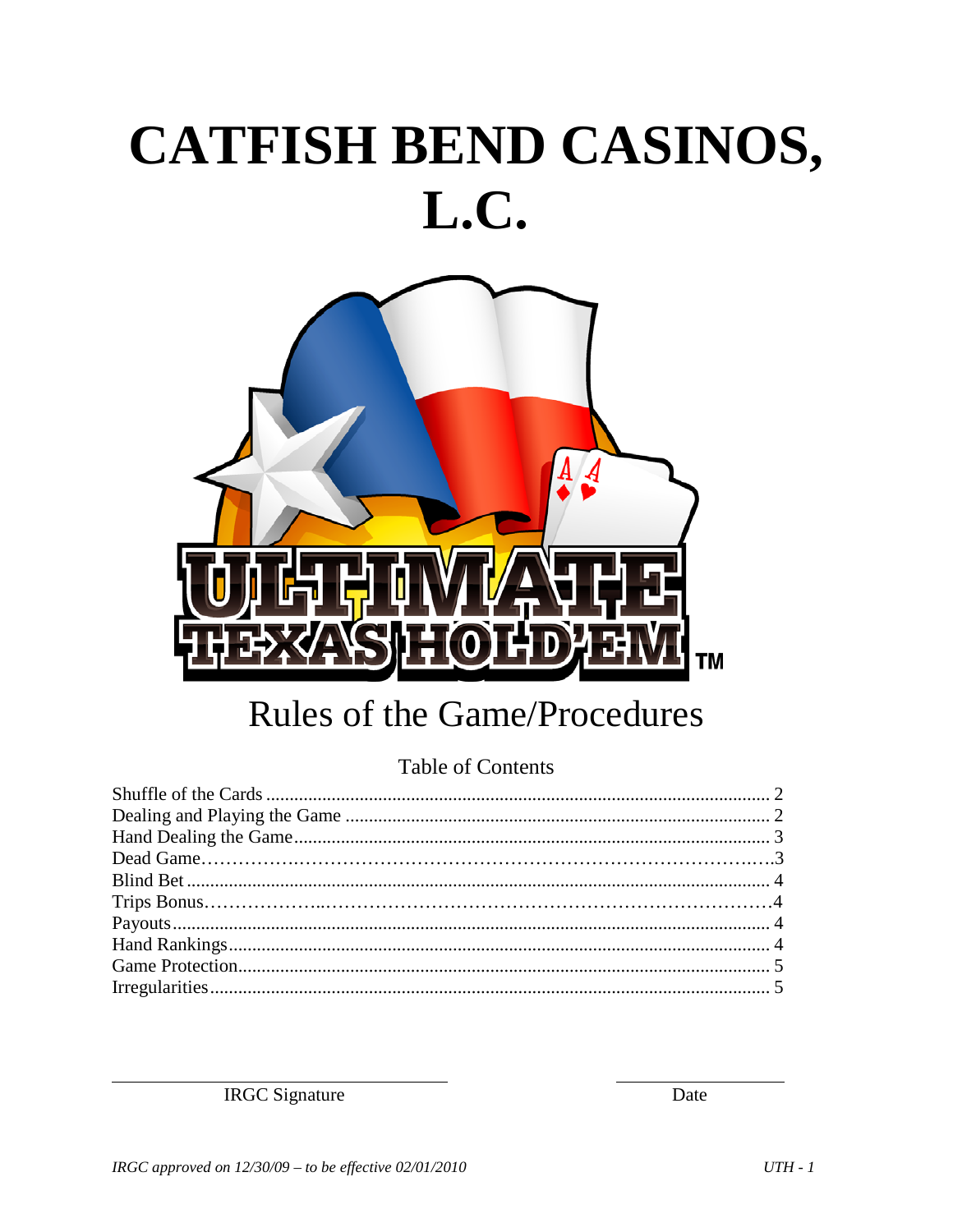## **SHUFFLE OF THE CARDS**

1. Immediately prior to the commencement of play and after each round of play has been completed, the dealer shall riffle the deck. The cards shall then be placed in the automated card-shuffling device so that the cards are randomly intermixed.

## **DEALING and PLAYING THE GAME**

- 1. To begin the game, players must make equal bets on the Ante and Blind. They may also elect to make a Trips bet.
- 2. The shuffler will first dispense five cards, which will be the community cards; they will be spread from right to left in front of the dealer.
- 3. The shuffler will then begin dealing out two cards at a time, and they will be placed face down in front of each player who has placed a wager, starting with the player furthest to the dealer's left and continuing clockwise around the table.
- 4. After all players have received their first two cards, the dealer will then deal himself two cards face down.
- 5. At this time the players may look at their cards.
- 6. The dealer will then press the green "End of Deal" button, which will cause the shuffler to eject the remaining cards. The dealer will place the stub in the discard rack without exposing the cards.
- 7. Players now have a choice:
	- a. Check (do nothing); or
	- b. Make a Play bet of 3x or 4x their Ante.

#### **Once players bet, they cannot bet again and they cannot change their bet.**

- 8. The dealer will then turn over the first three community cards (Flop) face up in front of his two cards.
- 9. Players that **have not** yet made a Play bet have a choice:
	- a. Check; or
	- b. Make a Play bet of 2x their Ante.
- 10. The dealer will then turn over the next 2 cards (Turn, River) face up on the layout.
- 11. Players who **have not** yet made a Play bet have a choice:
	- a. Fold; or
	- b. Make a Play bet of 1x their Ante.
- 12. The dealer then exposes his two hole cards to determine his best five-card hand, which will then be indicated by pushing forward the community cards that complete his hand.
- 13. The dealer needs a pair to qualify.
	- a. Caution: Ultimate Texas Hold'em handles qualifying differently than other games. When the dealer doesn't qualify, it's not an automatic win for the player.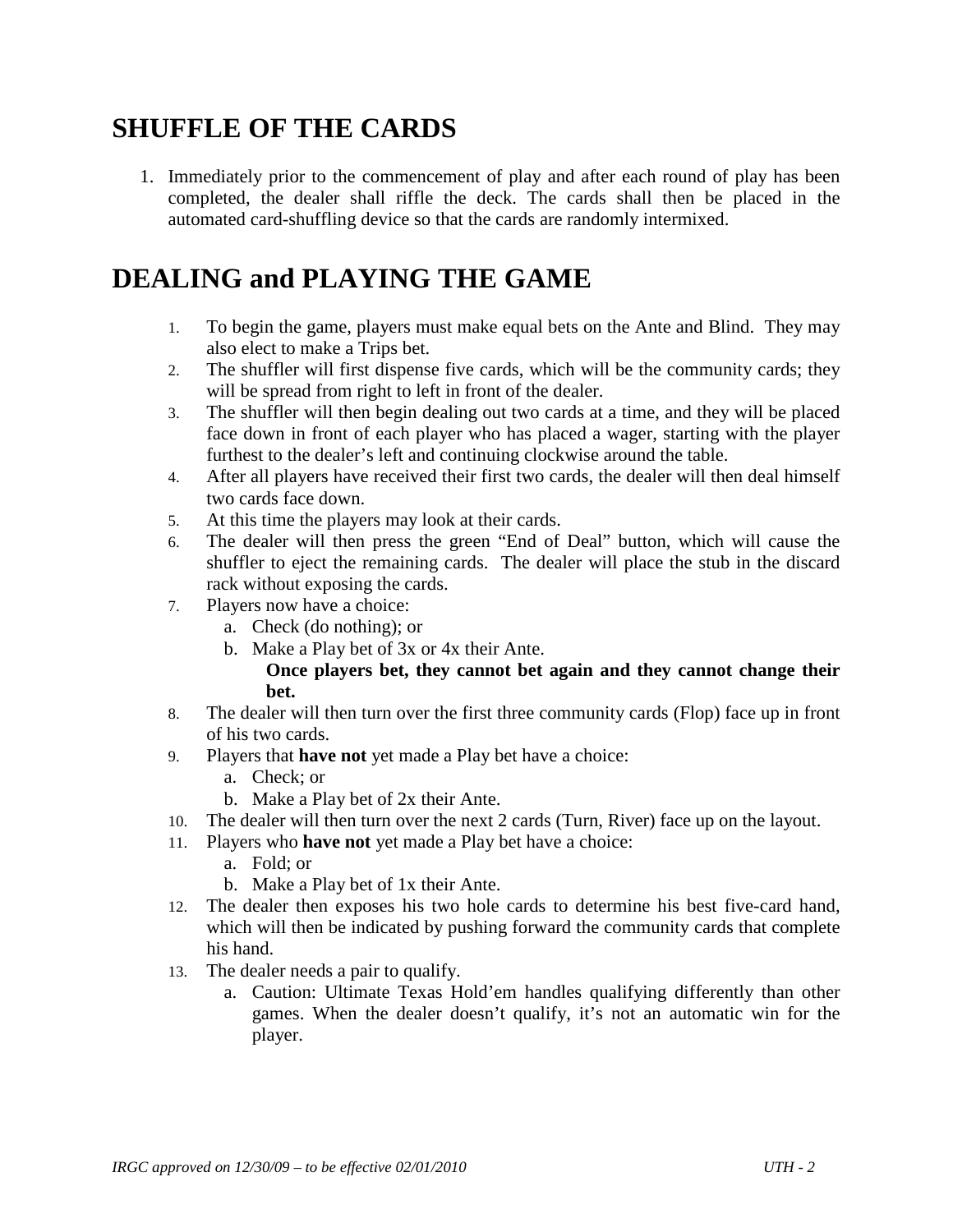#### **WHEN THE DEALER QUALIFIES:**

- 14. Working from right to left, the dealer combines each player's hole cards with the community cards to make the best five-card hand.
	- a. If the player's hand beats the dealer's, the Play and Ante bets win even money.
	- b. If the player's hand loses to the dealer, the Play, Ante and Blind bets lose.
	- c. When the hands tie, the Play, Ante and Blind bets push.
	- d. The Blind bet wins when the player wins with a straight or higher. **See layout for odds.**
	- e. If the player wins with less than a straight, the Blind pushes.
	- f. The Trips bet wins if the player has three of a kind or better**. See layout for odds.**

#### **WHEN THE DEALER DOESN'T QUALIFY:**

- 15. The dealer, working from right to left, refunds each player's Ante bet. He does this before looking at any of the player's hands.
- 16. Working from right to left, the dealer will expose the players' hands to determine the outcome of each player's hand.
- 17. After determining the outcome of each player's hand, the cards will be immediately placed in the discard rack.
- 18. Once all hands are completed the dealer will remove the cards from the discard rack, place the cut card in the working area and proceed to riffle the deck and place it in the automated card-shuffling device.

#### **HAND DEALING THE GAME**

This game shall be dealt from an automated card-shuffling device. In the event the automated card-shuffling device is malfunctioning or becomes inoperable, the game may be dealt by hand. If it becomes necessary to deal the game by hand, only one (1) deck of cards shall be on the table for play. If the game is dealt by hand, the dealer shall riffle, strip, riffle, strip and riffle. The dealer shall cut the deck placing the top half on the cut card so the bottom of the deck will be covered at all times. The dealer will then deal the five community cards one at a time from left to right. The dealer shall then deal 2 cards commencing from the dealers left to right, and the dealer shall receive the house hand (2 cards) last. After every hand, the dealer will re-shuffle the deck as described herein above. Each time a new dealer taps in, the deck shall be counted to ensure the proper number of cards is present in the deck prior to the new dealer commencing play.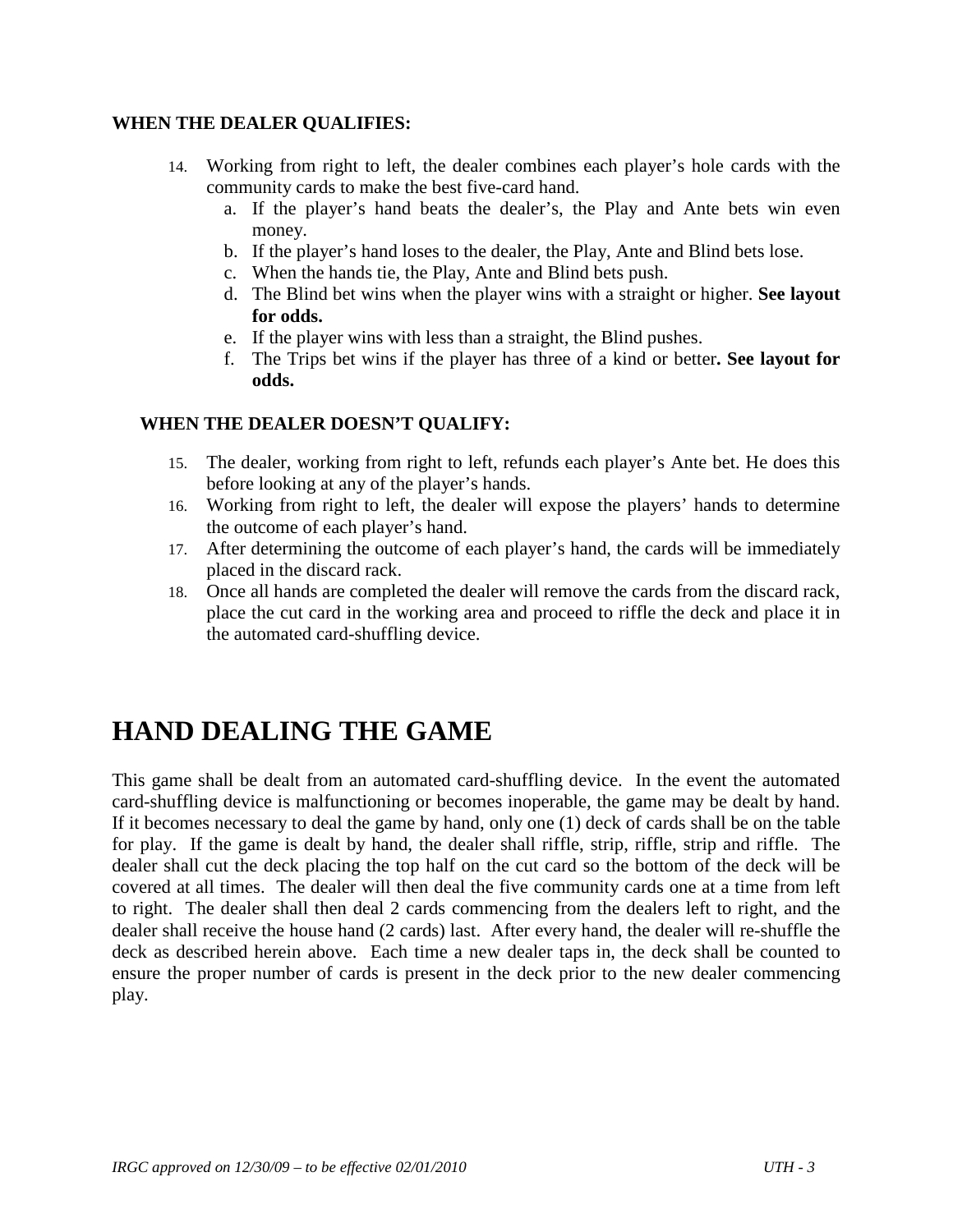## **DEAD GAME**

Whenever there is no gaming activity at the **Ultimate Texas Hold'em** table when open for gaming, one deck will be spread out (fanned) face down on the table in front of the money tray. The other deck will be placed in the shuffler with the cut card placed in front of the dealer.

## **BLIND BET**

- The Blind bet wins when the player wins with a straight or higher.
- If the player wins with less than a straight the Blind pushes.
- If the player's hand loses to the dealer the Blind bet loses.
- When the players' hand ties the Blind bet pushes.

| Hand              | <b>Blind</b> |
|-------------------|--------------|
| Royal flush       | $500$ to 1   |
| Straight flush    | 50 to 1      |
| Four of a kind    | $10$ to $1$  |
| <b>Full house</b> | $3$ to $1$   |
| Flush             | 3 to 2       |
| Straight          | 1 to         |

#### **TRIPS BONUS**

This is an optional side bet that the Player may wager on. The Player will be paid according to his final hand, regardless of the dealers' hand, and regardless of when he raises or if he Folds. If the Player wishes to fold, he can still be eligible for the Trips Bonus by tucking the cards under the Trips wager, thus signifying forfeiture of the Ante and Blind wagers.

| Hand              | <b>Trips Bonus</b> |
|-------------------|--------------------|
| Royal flush       | 50 to 1            |
| Straight flush    | 40 to 1            |
| Four of a kind    | 30 to 1            |
| <b>Full house</b> | 8 to 1             |
| Flush             | 7 to 1             |
| Straight          | $4$ to 1           |
| Three of a kind   | $3$ to             |

#### **PAYOUTS**

- Supervisor is notified when a payout is \$100.00 or more.
- Maximum aggregate payout is \$25,000.